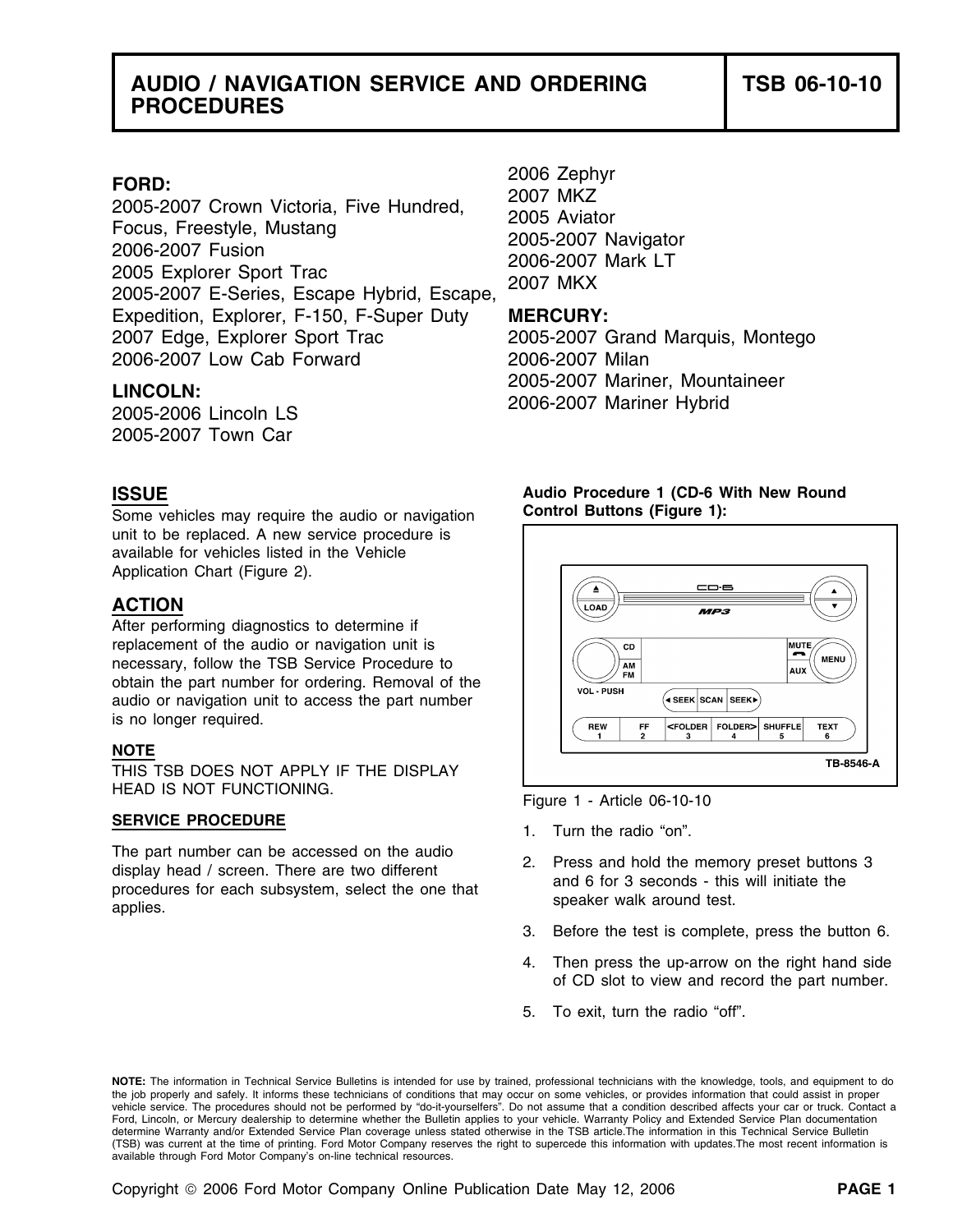# **TSB 06-10-10 (Continued)**

- 1. Turn the radio "on". Turn the radio "on"
- and  $6$  for  $3$  seconds this will initiate the for  $5$  seconds. speaker walk around test.<br>3. Enter code 917 for "dig pin" on the display
- 3. Before the test is complete, press the button 6. screen and press "enter".
- 4. Then press the arrow on the right-side of either 4. The part number is displayed in the third box, one of the following buttons: "disc", "tune", or second line.<br>"disc-tune" depending on the unit - this will display the information menus that scroll 5. To exit, press "cancel". through the following items quickly: config 1,<br>
config 2, eeprom number, and audio part dealers can call audio / multimedia service center<br>
number.<br>
cond technical betting of 800.067.2933.
- 
- 6. To exit, turn the radio "off".  $\mathbf{b}$  is the radio "off".

TO MAKE IT EASIER TO IDENTIFY AND WRITE 3:00 P.M. DOWN THE CORRECT PART NUMBER, THE **Removal and Installation** BASE PART NUMBER FOR EACH AUDIO/NAVIGATION CONFIGURATION IS SHOWN Refer to the appropriate Workshop Manual, Section BELOW. 415-01 for removal and installation instructions.

| <b>Unit Description</b>    | <b>Base Part Number</b> | <b>WARRANTY STATUS: Eligible Under Provis</b> |
|----------------------------|-------------------------|-----------------------------------------------|
| Disc-6 Audio Unit          | 18C815                  | New Vehicle Limited                           |
| Cassette And CD Audio Unit | <b>18C868</b>           | <b>Warranty Coverage</b>                      |
| Single CD Audio Unit       | 18C869                  | <b>DESCRIPTION</b><br><b>OPERATION</b>        |
| Navigation Radio           | 18K931                  | 061010A<br>Includes Time To Retrieve          |

# Audio / Navigation Procedure 1 (All Except<br>Lincoln):

- 1. Turn the radio "on"
- 2. Press and hold the memory preset buttons 3 and 6 for 3 seconds.
- 3. Then press the "end test" on the display screen.
- 4. Select the "system info" on the next screen to view the part number.
- 5. To exit, press "exit diagnostics".

## **Audio Procedure 2 (All Other Units): Audio / Navigation Procedure 2 (Lincoln):**

- 
- 2. Press and hold the memory preset buttons 3 2. Press and hold the "audio" and "menu" buttons
	-
	-
	-

and technical hotline at 800-367-3333

- 5. You may have to repeat step 4 a few times to Same Day Delivery Service is available in 24 capture the part number completely. major markets when the service center is notified
- Next Day Delivery Service is available in all **NOTE MOTE MARKER MEDICAL MARKER WHEN THE SERVICE CENTER OF SERVICE CENTER SHOWS MARKETS MOTEL**

| <b>Unit Description</b>                                               | <b>Base Part Number</b>                |                       | <b>WARRANTY STATUS: Eligible Under Provisions Of</b>                                        |                  |
|-----------------------------------------------------------------------|----------------------------------------|-----------------------|---------------------------------------------------------------------------------------------|------------------|
| Disc-6 Audio Unit<br>Cassette And CD Audio Unit                       | 18C815<br>18C868                       |                       | New Vehicle Limited<br><b>Warranty Coverage</b>                                             |                  |
| Single CD Audio Unit                                                  | 18C869                                 | <b>OPERATION</b>      | <b>DESCRIPTION</b>                                                                          | TIME             |
| Navigation Radio                                                      | 18K931                                 | 061010A               | Includes Time To Retrieve                                                                   | $0.2$ Hr.        |
| NOTE<br>SYSTEM, REFER TO WORKSHOP MANUAL,                             | FOR DETAIL INFORMATION ON NAVIGATIONAL |                       | <b>Engineering Part Number</b><br>And Order An Exchange<br>Unit (Do Not Use With<br>18805B) |                  |
| SECTION 419-07.                                                       |                                        | MT061010              | For Removal And                                                                             | Actual           |
| Audio / Navigation Procedure 1 (All Except<br>Lincoln):               |                                        |                       | Installation After The<br>Exchange Unit Is Received<br>Claim Labor As Actual                | Time             |
| 1. Turn the radio "on"                                                |                                        |                       | Time Or Use SLTS<br><b>Operation If Available</b>                                           |                  |
| 2. Press and hold the memory preset buttons 3<br>and 6 for 3 seconds. |                                        | <b>DEALER CODING</b>  |                                                                                             |                  |
|                                                                       |                                        |                       |                                                                                             | <b>CONDITION</b> |
| التملمية المسالم والمستقل المعارضة والمستقلة والمستقل والمستقلة       |                                        | <b>BASIC PART NO.</b> |                                                                                             | <b>CODE</b>      |

|                                                                         | <b>BASIC PART NO.</b>         | CODE |
|-------------------------------------------------------------------------|-------------------------------|------|
| Then press the "end test" on the display                                | 18C815 (DISC-6 AUDIO UNIT)    | 42   |
| screen.                                                                 | 18C868 ( CASSETTE AND CD      |      |
| Select the "system info" on the next screen to<br>view the part number. | AUDIO UNIT)                   | 42   |
|                                                                         | 18C869 (SINGLE CD AUDIO UNIT) | 42   |
|                                                                         | 18K931 (NAVIGATION RADIO)     | 42   |